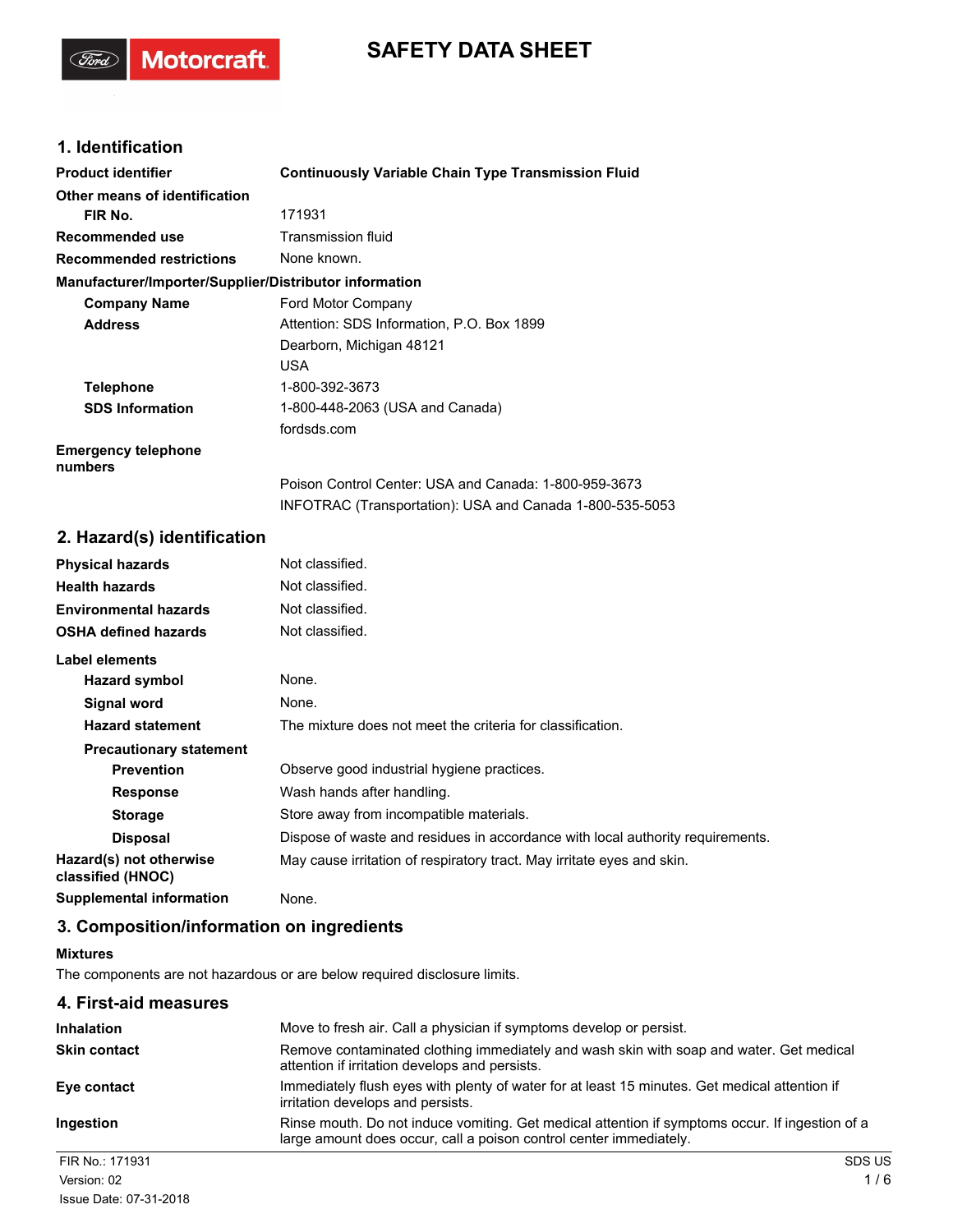| <b>Most important</b><br>symptoms/effects, acute and<br>delayed              | Direct contact with eyes may cause temporary irritation.                                                            |
|------------------------------------------------------------------------------|---------------------------------------------------------------------------------------------------------------------|
| Indication of immediate<br>medical attention and special<br>treatment needed | Treat symptomatically.                                                                                              |
| <b>General information</b>                                                   | Ensure that medical personnel are aware of the material(s) involved, and take precautions to<br>protect themselves. |
| 5. Fire-fighting measures                                                    |                                                                                                                     |
| Suitable extinguishing media                                                 | Water fog. Foam. Dry chemical powder. Carbon dioxide (CO2).                                                         |
| Unsuitable extinguishing<br>media                                            | Do not use water jet as an extinguisher, as this will spread the fire.                                              |
| Specific hazards arising from<br>the chemical                                | Upon decomposition, this product emits carbon monoxide, carbon dioxide and/or low molecular<br>weight hydrocarbons. |
| Special protective equipment<br>and precautions for firefighters             | Self-contained breathing apparatus and full protective clothing must be worn in case of fire.                       |
| <b>Fire fighting</b><br>equipment/instructions                               | Move containers from fire area if you can do so without risk.                                                       |
| <b>Specific methods</b>                                                      | Use standard firefighting procedures and consider the hazards of other involved materials.                          |
| <b>General fire hazards</b>                                                  | No unusual fire or explosion hazards noted.                                                                         |

## **6. Accidental release measures**

| <b>Personal precautions,</b><br>protective equipment and<br>emergency procedures | Avoid contact with eyes, skin, and clothing. Avoid inhalation of vapors. Keep unnecessary<br>personnel away. For personal protection, see section 8 of the SDS.                                                                                                                                                                            |
|----------------------------------------------------------------------------------|--------------------------------------------------------------------------------------------------------------------------------------------------------------------------------------------------------------------------------------------------------------------------------------------------------------------------------------------|
| <b>Methods and materials for</b><br>containment and cleaning up                  | The product is immiscible with water and will spread on the water surface.                                                                                                                                                                                                                                                                 |
|                                                                                  | Large Spills: Stop the flow of material, if this is without risk. Dike the spilled material, where this is<br>possible. Absorb in vermiculite, dry sand or earth and place into containers. Following product<br>recovery, flush area with water.                                                                                          |
|                                                                                  | Small Spills: Wipe up with absorbent material (e.g. cloth, fleece). Clean surface thoroughly to<br>remove residual contamination.                                                                                                                                                                                                          |
|                                                                                  | Never return spills to original containers for re-use. For waste disposal, see section 13 of the SDS.                                                                                                                                                                                                                                      |
| <b>Environmental precautions</b>                                                 | Avoid discharge into drains, water courses or onto the ground.                                                                                                                                                                                                                                                                             |
| 7. Handling and storage                                                          |                                                                                                                                                                                                                                                                                                                                            |
| Precautions for safe handling                                                    | Avoid contact with eyes, skin, and clothing. Avoid breathing vapor. Avoid prolonged exposure.<br>Observe good industrial hygiene practices. For personal protection, see Section 8 of the SDS.                                                                                                                                             |
| Conditions for safe storage,<br>including any incompatibilities                  | Store in tightly closed container. Store away from incompatible materials (see Section 10 of the<br>SDS).                                                                                                                                                                                                                                  |
| 8. Exposure controls/personal protection                                         |                                                                                                                                                                                                                                                                                                                                            |
| <b>Occupational exposure limits</b><br>Not applicable.                           |                                                                                                                                                                                                                                                                                                                                            |
| <b>Biological limit values</b>                                                   | No biological exposure limits noted for the ingredient(s).                                                                                                                                                                                                                                                                                 |
| Appropriate engineering<br>controls                                              | Use adequate ventilation to control airborne concentrations below the exposure limits/quidelines. If<br>user operations generate a vapor, dust and/or mist, use process enclosure, appropriate local<br>exhaust ventilation, or other engineering controls to control airborne levels below the<br>recommended exposure limits/quidelines. |

## **Individual protection measures, such as personal protective equipment**

| <b>Eye/face protection</b> | Wear safety glasses with side shields (or goggles).                                                                                                                                                                                                                                               |
|----------------------------|---------------------------------------------------------------------------------------------------------------------------------------------------------------------------------------------------------------------------------------------------------------------------------------------------|
| <b>Skin protection</b>     |                                                                                                                                                                                                                                                                                                   |
| <b>Hand protection</b>     | Suitable chemical protective gloves should be worn when the potential exists for skin exposure.<br>The choice of an appropriate glove does not only depend on its material but also on other quality<br>features and is different from one producer to the other. Nitrile gloves are recommended. |
| Other                      | Wear appropriate chemical resistant clothing if applicable.                                                                                                                                                                                                                                       |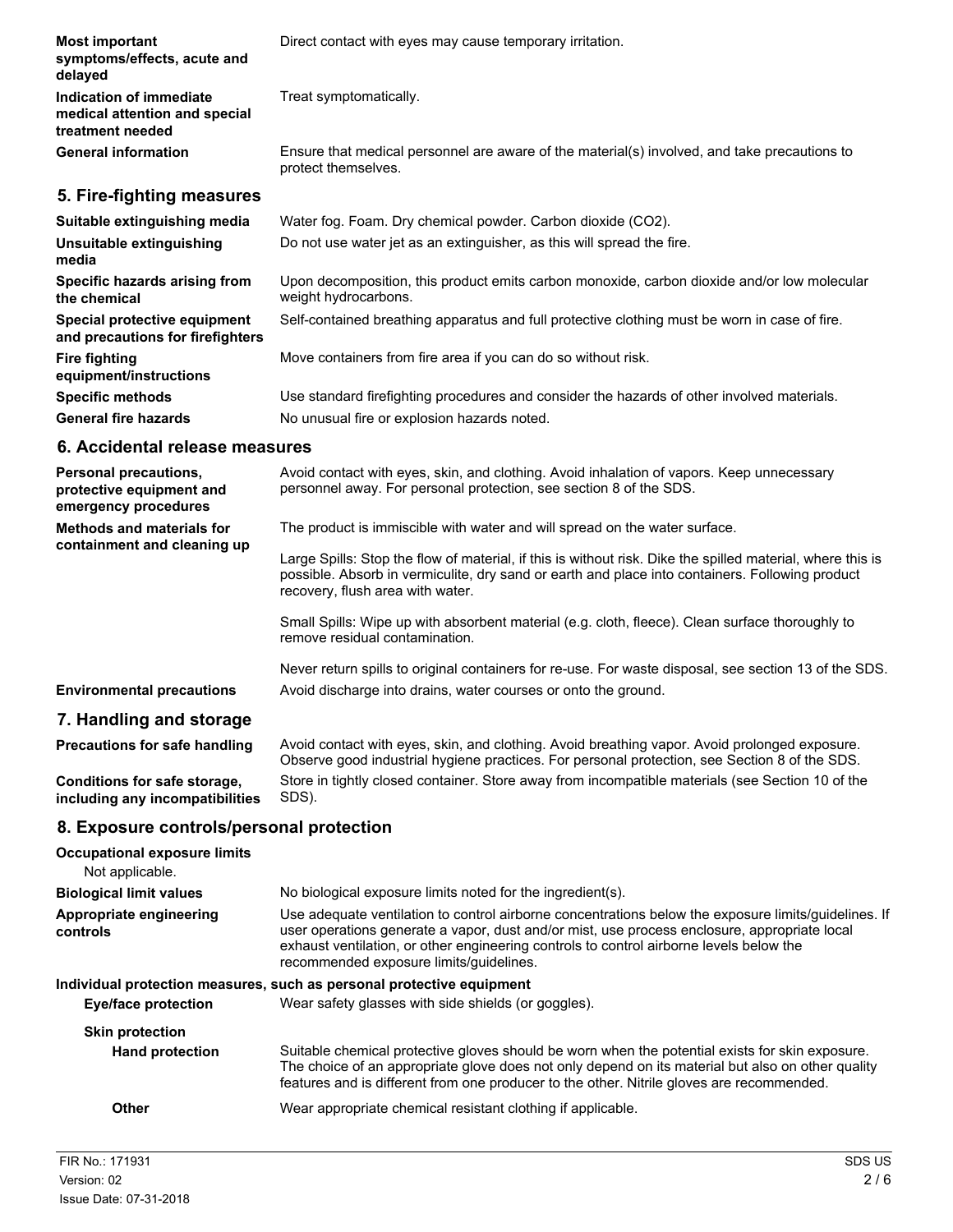| <b>Respiratory protection</b>     | If engineering controls do not maintain airborne concentrations to a level which is adequate to<br>protect worker health, an approved respirator must be worn. Respirator selection, use and<br>maintenance should be in accordance with the requirements of OSHA Respiratory Protection<br>Standard 29 CFR 1910.134 and/or Canadian Standard CSA Z94.4. |
|-----------------------------------|----------------------------------------------------------------------------------------------------------------------------------------------------------------------------------------------------------------------------------------------------------------------------------------------------------------------------------------------------------|
| <b>Thermal hazards</b>            | Wear appropriate thermal protective clothing, when necessary.                                                                                                                                                                                                                                                                                            |
| General hygiene<br>considerations | Always observe good personal hygiene measures, such as washing after handling the material<br>and before eating, drinking, and/or smoking. Routinely wash work clothing and protective<br>equipment to remove contaminants.                                                                                                                              |

## **9. Physical and chemical properties**

| Appearance                                        |                                                                                                                            |
|---------------------------------------------------|----------------------------------------------------------------------------------------------------------------------------|
| <b>Physical state</b>                             | Liquid.                                                                                                                    |
| <b>Form</b>                                       | Liquid.                                                                                                                    |
| Color                                             | Blue.                                                                                                                      |
| Odor                                              | Hydrocarbon-like.                                                                                                          |
| <b>Odor threshold</b>                             | Not available.                                                                                                             |
| pH                                                | Not available.                                                                                                             |
| Melting point/freezing point                      | Not available.                                                                                                             |
| Initial boiling point and boiling<br>range        | Not available.                                                                                                             |
| <b>Flash point</b>                                | 453.2 °F (234.0 °C) COC                                                                                                    |
| <b>Evaporation rate</b>                           | Not available.                                                                                                             |
| Flammability (solid, gas)                         | Not applicable.                                                                                                            |
| Upper/lower flammability or explosive limits      |                                                                                                                            |
| <b>Flammability limit - lower</b><br>(%)          | Not available.                                                                                                             |
| <b>Flammability limit - upper</b><br>(%)          | Not available.                                                                                                             |
| Explosive limit - lower (%)                       | Not available.                                                                                                             |
| Explosive limit - upper (%)                       | Not available.                                                                                                             |
| Vapor pressure                                    | Not available.                                                                                                             |
| <b>Vapor density</b>                              | Not available.                                                                                                             |
| <b>Relative density</b>                           | 0.84                                                                                                                       |
| <b>Relative density temperature</b>               | 59 °F (15 °C)                                                                                                              |
| Solubility(ies)                                   |                                                                                                                            |
| Solubility (water)                                | <b>INSOLUBLE</b>                                                                                                           |
| <b>Partition coefficient</b><br>(n-octanol/water) | Not available.                                                                                                             |
| <b>Auto-ignition temperature</b>                  | Not available.                                                                                                             |
| <b>Decomposition temperature</b>                  | Not available.                                                                                                             |
| <b>Viscosity</b>                                  | 38.5 cSt                                                                                                                   |
| <b>Viscosity temperature</b>                      | 104 °F (40 °C)                                                                                                             |
| 10. Stability and reactivity                      |                                                                                                                            |
| <b>Reactivity</b>                                 | The product is stable and non-reactive under normal conditions of use, storage and transport.                              |
| <b>Chemical stability</b>                         | Material is stable under normal conditions.                                                                                |
| Possibility of hazardous<br>reactions             | No dangerous reaction known under conditions of normal use.                                                                |
| <b>Conditions to avoid</b>                        | Keep away from heat, hot surfaces, sparks, open flames and other ignition sources. Contact with<br>incompatible materials. |
| Incompatible materials                            | Strong oxidizing agents.                                                                                                   |
| <b>Hazardous decomposition</b><br>products        | Upon decomposition, this product emits carbon monoxide, carbon dioxide and/or low molecular<br>weight hydrocarbons.        |
|                                                   |                                                                                                                            |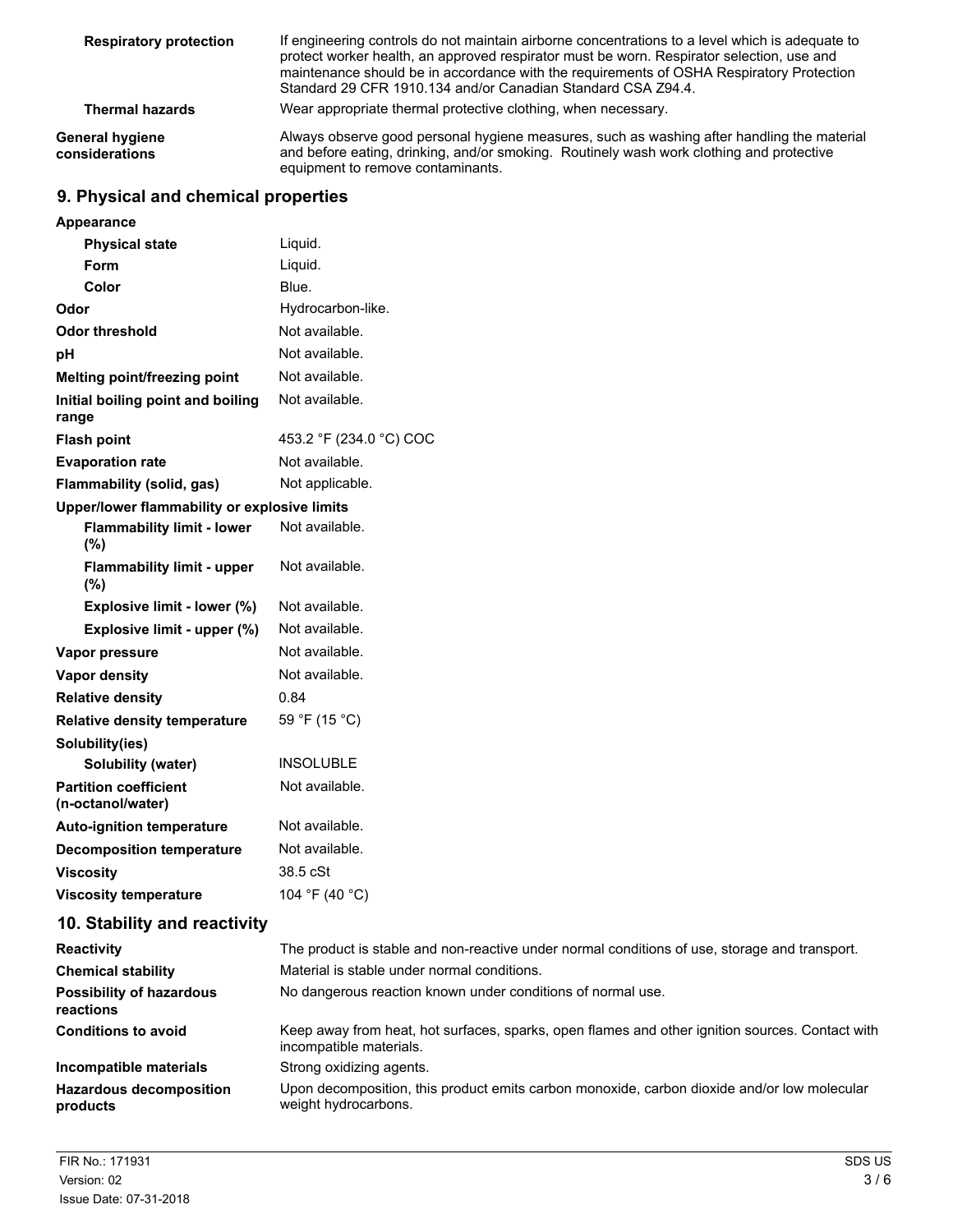# **11. Toxicological information**

## **Information on likely routes of exposure**

| Inhalation                                                                         | May cause irritation to the respiratory system. Prolonged inhalation may be harmful.                                                                                                                                                          |
|------------------------------------------------------------------------------------|-----------------------------------------------------------------------------------------------------------------------------------------------------------------------------------------------------------------------------------------------|
| <b>Skin contact</b>                                                                | Frequent or prolonged contact may defat and dry the skin, leading to discomfort and dermatitis.                                                                                                                                               |
| Eye contact                                                                        | Direct contact with eyes may cause temporary irritation.                                                                                                                                                                                      |
| Ingestion                                                                          | Ingestion may cause gastrointestinal irritation, nausea, vomiting and diarrhea.                                                                                                                                                               |
| Symptoms related to the<br>physical, chemical and<br>toxicological characteristics | Direct contact with eyes may cause temporary irritation.                                                                                                                                                                                      |
| Information on toxicological effects                                               |                                                                                                                                                                                                                                               |
| <b>Acute toxicity</b>                                                              | Not expected to be hazardous by OSHA criteria.                                                                                                                                                                                                |
| <b>Skin corrosion/irritation</b>                                                   | Prolonged skin contact may cause temporary irritation.                                                                                                                                                                                        |
| Serious eye damage/eye<br>irritation                                               | Direct contact with eyes may cause temporary irritation.                                                                                                                                                                                      |
| Respiratory or skin sensitization                                                  |                                                                                                                                                                                                                                               |
| <b>Respiratory sensitization</b>                                                   | Not a respiratory sensitizer.                                                                                                                                                                                                                 |
| <b>Skin sensitization</b>                                                          | This product is not expected to cause skin sensitization.                                                                                                                                                                                     |
| Germ cell mutagenicity                                                             | No data available to indicate product or any components present at greater than 0.1% are<br>mutagenic or genotoxic.                                                                                                                           |
| Carcinogenicity                                                                    | This product is not considered to be a carcinogen by IARC, ACGIH, NTP, or OSHA. Base oil<br>severely refined: Not carcinogenic in animal studies. Representative material passes IP-346,<br>Modified Ames test, and/or other screening tests. |
|                                                                                    | IARC Monographs. Overall Evaluation of Carcinogenicity                                                                                                                                                                                        |
| Not listed.                                                                        |                                                                                                                                                                                                                                               |
| <b>Reproductive toxicity</b>                                                       | This product is not expected to cause reproductive or developmental effects.                                                                                                                                                                  |
| Specific target organ toxicity -<br>single exposure                                | Not classified.                                                                                                                                                                                                                               |
| Specific target organ toxicity -<br>repeated exposure                              | Not classified.                                                                                                                                                                                                                               |
| <b>Aspiration hazard</b>                                                           | Not an aspiration hazard.                                                                                                                                                                                                                     |
| <b>Chronic effects</b>                                                             | Prolonged inhalation may be harmful.                                                                                                                                                                                                          |
| 12. Ecological information                                                         |                                                                                                                                                                                                                                               |
| <b>Ecotoxicity</b>                                                                 | The product is not classified as environmentally hazardous. However, this does not exclude the<br>possibility that large or frequent spills can have a harmful or damaging effect on the environment.                                         |
| <b>Persistence and degradability</b><br><b>Bioaccumulative potential</b>           | No data is available on the degradability of any ingredients in the mixture.                                                                                                                                                                  |
| <b>Mobility in soil</b>                                                            | No data available.                                                                                                                                                                                                                            |
| Other adverse effects                                                              | No other adverse environmental effects (e.g. ozone depletion, photochemical ozone creation<br>potential, endocrine disruption, global warming potential) are expected from this component.                                                    |
| 13. Disposal considerations                                                        |                                                                                                                                                                                                                                               |
| <b>Disposal instructions</b>                                                       | Collect and reclaim or dispose in sealed containers at licensed waste disposal site. Don't pollute.<br>Conserve resources. Return used oil to collection centers.                                                                             |
| <b>Local disposal regulations</b>                                                  | Dispose in accordance with all applicable regulations.                                                                                                                                                                                        |
| Hazardous waste code                                                               | The waste code should be assigned in discussion between the user, the producer and the waste<br>disposal company.                                                                                                                             |
| Waste from residues / unused<br>products                                           | Dispose of in accordance with local regulations. Empty containers or liners may retain some<br>product residues. This material and its container must be disposed of in a safe manner (see:<br>Disposal instructions).                        |
| <b>Contaminated packaging</b>                                                      | Since emptied containers may retain product residue, follow label warnings even after container is<br>emptied. Empty containers should be taken to an approved waste handling site for recycling or<br>disposal.                              |
|                                                                                    |                                                                                                                                                                                                                                               |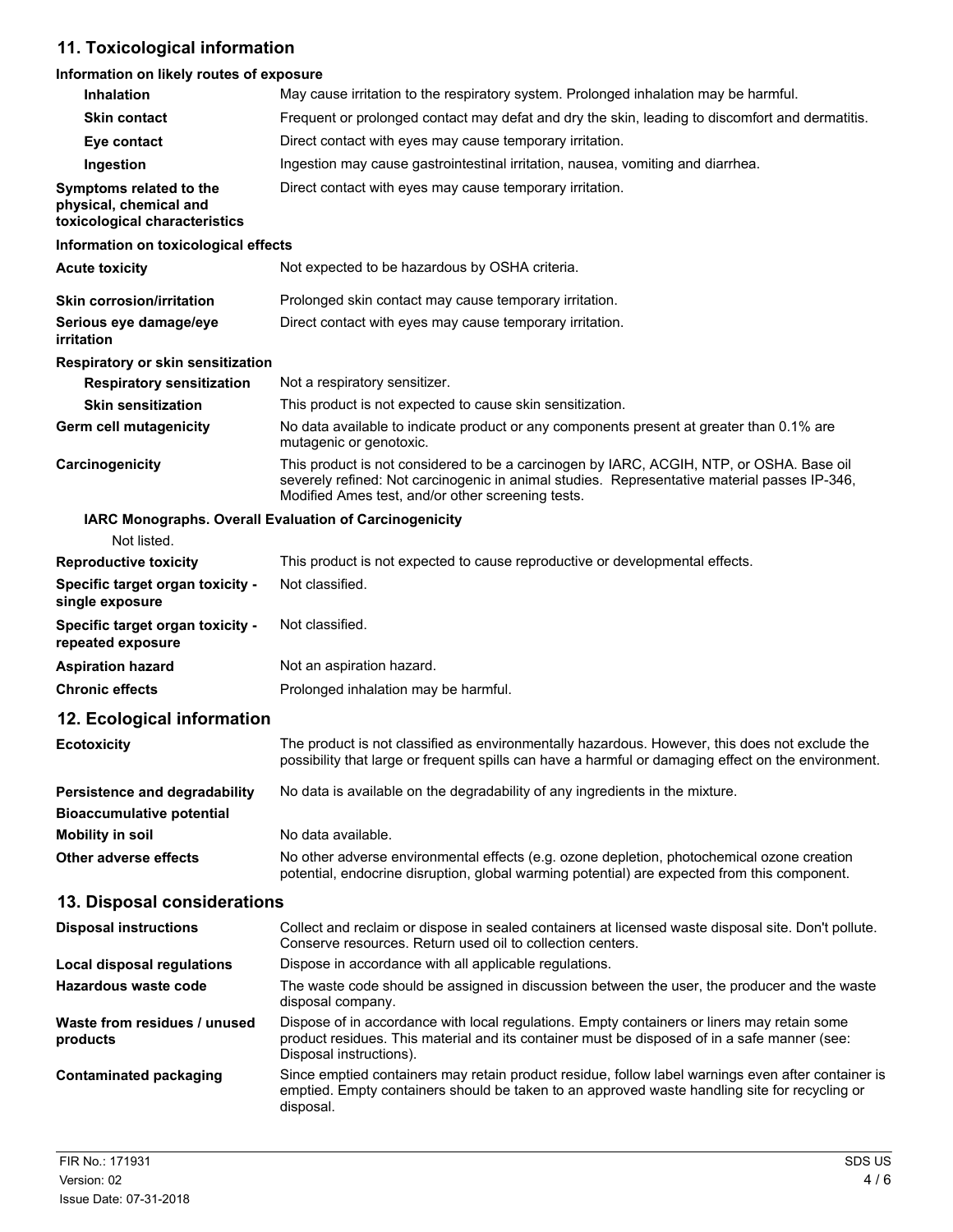## **14. Transport information**

## **DOT**

Not regulated as dangerous goods.

## **IATA**

Not regulated as dangerous goods.

#### **IMDG**

Not regulated as dangerous goods.

**Transport in bulk according to** Not established. **Annex II of MARPOL 73/78 and the IBC Code**

## **15. Regulatory information**

#### **US federal regulations**

This product is not known to be a "Hazardous Chemical" as defined by the OSHA Hazard Communication Standard, 29 CFR 1910.1200.

## **TSCA Section 12(b) Export Notification (40 CFR 707, Subpt. D)**

Not regulated.

**CERCLA Hazardous Substance List (40 CFR 302.4)**

Not listed.

**SARA 304 Emergency release notification**

Not regulated.

## **Superfund Amendments and Reauthorization Act of 1986 (SARA)**

**SARA 302 Extremely hazardous substance**

Not listed.

**SARA 311/312 Hazardous** No **chemical**

**SARA 313 (TRI reporting)**

Not regulated.

## **Other federal regulations**

## **Clean Air Act (CAA) Section 112 Hazardous Air Pollutants (HAPs) List**

Not regulated.

## **Clean Air Act (CAA) Section 112(r) Accidental Release Prevention (40 CFR 68.130)**

Not regulated.

**Safe Drinking Water Act** Not regulated. **(SDWA)**

## **US state regulations**

## **California Proposition 65**



**WARNING:** This product can expose you to ETHYLBENZENE, which is known to the State of California to cause cancer. For more information go to www.P65Warnings.ca.gov.

## **California Proposition 65 - CRT: Listed date/Carcinogenic substance**

## **International Inventories**

All components are listed or are exempt from listing on the Toxic Substances Control Act Inventory.

## **16. Other information, including date of preparation or last revision**

| <b>Issue date</b>               | 07-31-2018                                         |
|---------------------------------|----------------------------------------------------|
| <b>Revision date</b>            | 07-31-2018                                         |
| <b>Version</b>                  | 02                                                 |
| <b>HMIS<sup>®</sup></b> ratings | Health: 1<br>Flammability: 1<br>Physical hazard: 0 |
| <b>NFPA ratings</b>             | Health: 1<br>Flammability: 1<br>Instability: 2     |